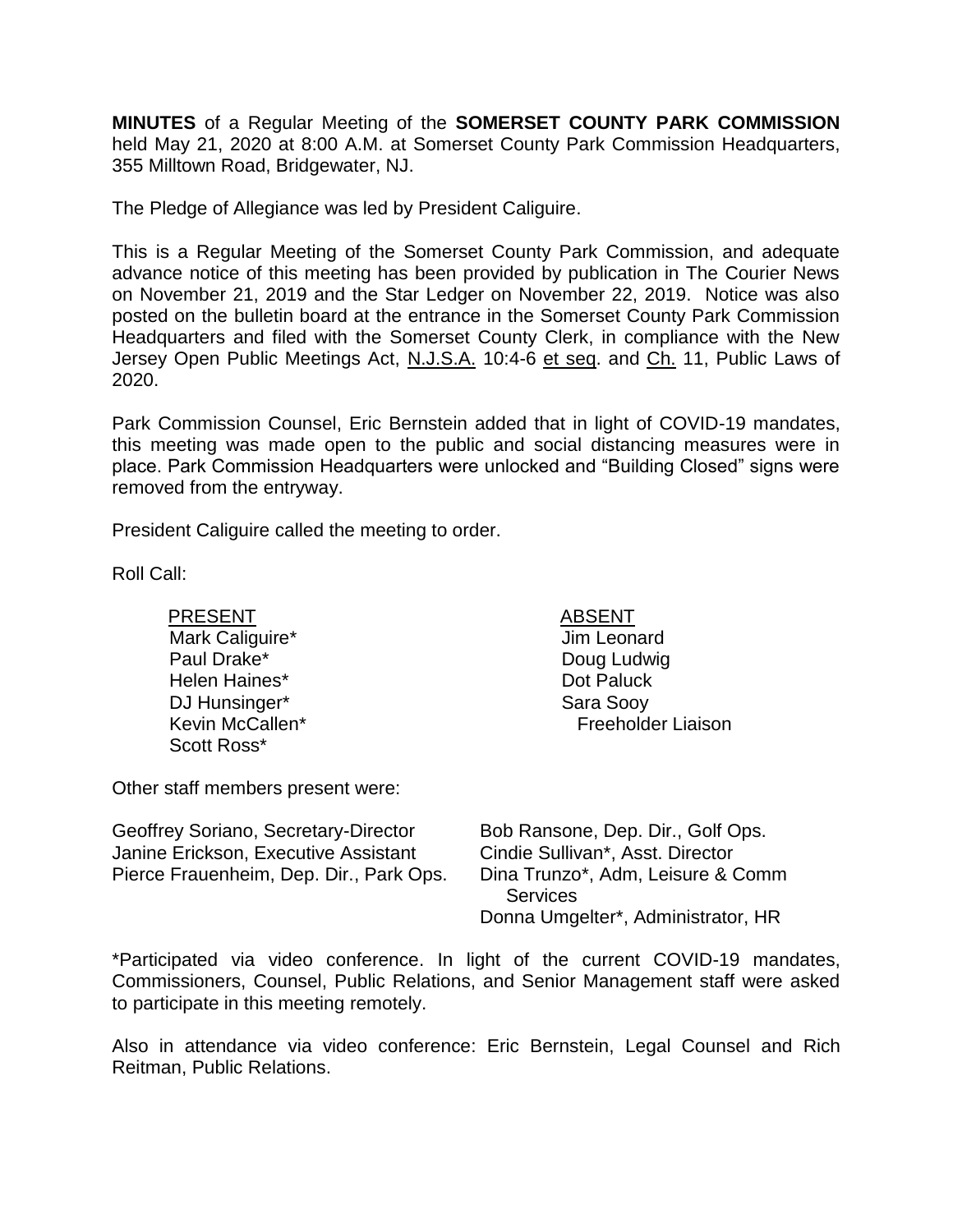# **OPEN MEETING FOR PUBLIC COMMENT**

There were no comments from the public.

# **APPROVAL OF THE MINUTES**

President Caliguire called for the approval of the minutes of the Regular meeting held on April 16, 2020. Moved by Commissioner Haines; seconded by Commissioner Hunsinger. YEAS: Commissioners Drake, Haines, Hunsinger, McCallen, Ross, and President Caliguire. NAYES: None. ABSENT: Commissioners Leonard, Ludwig, and Paluck.

## **APPROVAL OF BILLS FOR PAYMENT**

The following resolutions were moved by Commissioner Hunsinger; seconded by Commissioner Ross. YEAS: Commissioners Drake, Haines, Hunsinger, McCallen, Ross, and President Caliguire. NAYES: None. ABSENT: Commissioners Leonard, Ludwig, and Paluck.

## **Resolution R20-102 – Emergency Temporary Appropriations**

Resolution adopts a transfer of emergency temporary appropriations for 2020.

### **Resolution R20-103 – Transfer of Open Space Appropriations**

Resolution reappropriates certain Open Space Trust balances for various Open Space projects.

### **Resolution R20-104 – Payment of Claims**

Resolution authorizes payment of claims in the amount of \$2,410,815.75 comprised of Claims in the amount of \$1,037,554.90, Other Expenses in the amount of \$290,552.78, and Salaries and Wages in the amount of \$1,082,708.07 for the period of April 16, 2020 through May 20, 2020.

## **Resolution R20-105 – Refund of Recreation Fees**

Resolution refunds recreation fees.

## **Resolution R20-106 – Payment of Confirming Orders**

Resolution authorizes the payment of confirming orders totaling \$4,397.10.

### **Resolution R20-107 – Authorizing Additional Funding for Previously Awarded Contracts (Leisure Services)**

Resolution authorizes additional funds for previously awarded contracts.

## **Resolution R20-108 – Authorizing Additional Funding for Previously Awarded Contracts (Golf)**

Resolution authorizes additional funds for previously awarded contracts.

### **Resolution R20-109 – Authorizing Additional Funding for Previously Awarded Contracts (Administration)**

Resolution authorizes additional funds for previously awarded contracts.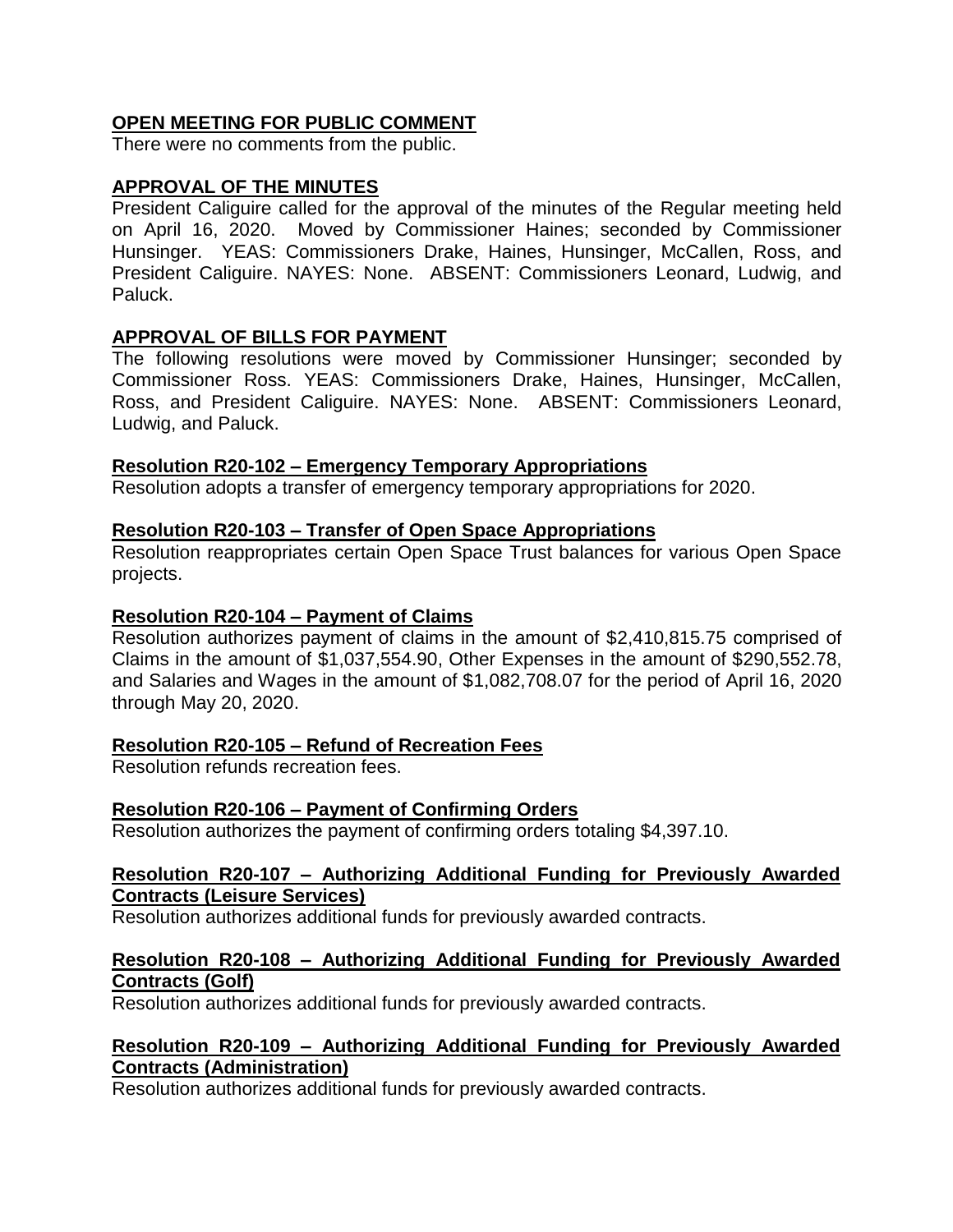# **Resolution R20-110 – Authorizing Additional Funding for Previously Awarded Contracts (Park Operations)**

Resolution authorizes additional funds for previously awarded contracts.

## **Resolution R20-111 – Authorizing Additional Funding for Previously Awarded Contracts (Pending Requisitions)**

Resolution authorizes additional funds for previously awarded contracts.

### **Resolution R20-112 – Amending and Cancelling Certification of Funds for Previously Awarded Contracts**

Resolution cancels and amends certification of funds for previously awarded contracts.

# **DIRECTOR'S REPORT**

Director Soriano submitted a report for the month of April 2020.

Director Soriano gave an update regarding the status of operations at the Park Commission in compliance with the Governor's Executive Orders. The County Sheriff's Department has been providing assistance on weekends and holidays at the four busiest park locations; Sourland Mountain Preserve, Natirar Park, Duke Island Park and Colonial Park. To assist with monitoring limited access to the parks, Director Soriano implemented a "Weekend Warrior" program to provide additional PC staff at the four aforementioned park locations. To comply with Executive Order 143, which opens public restrooms, the County will assist the Park Commission with maintaining portajohns that will be placed at 10 park and golf course locations.

A committee was convened to review the future operation of Lord Stirling Stable. All stable programs are currently on hibernation mode for the remainder of 2020.

## **COMMISSION CORRESPONDENCE**

There was no Commission Correspondence.

## **CONSENT AGENDA**

## **RESOLUTIONS**

The following resolutions were moved by Commissioner McCallen; seconded by Commissioner Haines. YEAS: Commissioners Drake, Haines, Hunsinger, McCallen, Ross, and President Caliguire. NAYES: None. ABSENT: Commissioners Leonard, Ludwig, and Paluck.

## **Resolution R20-113 – Authorizing use of County Contract for the Purchase of Occupational Medical Services**

Resolution authorizes services from Institute for Forensic Psychology; Kinematic Consultants, Inc.; Princeton Healthcare Systems; and RWJ Physician Enterprises.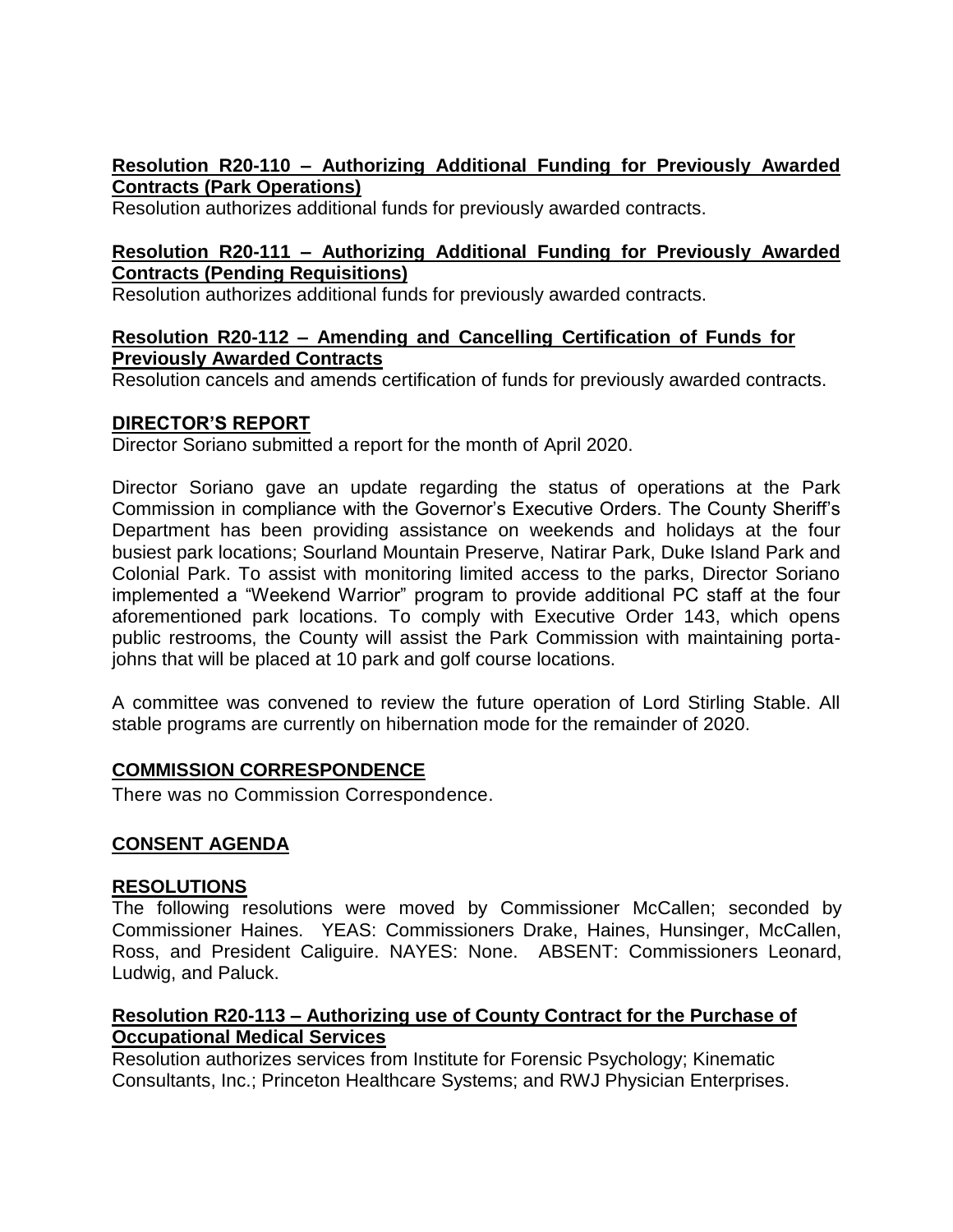# **Resolution R20-114 – Awarding Second Year of a Two-Year Contract for Portable Sanitation Units**

Resolution awards contact to Johnny on the Spot.

# **Resolution R20-115 – Authorizes use of County Contract for Purchase of Vehicle Parts and Repairs**

Resolution authorizes purchases DFFLM, Inc, Fred Beans Parts, Freehold Ford, Nielson Dodge, and Route 23 Automall.

## **Resolution R20-116** *–* **Amending 2020 Fee Schedule**

Resolution amends the 2020 Fee Schedule to include a temporary fee for weekly rental of a saddle.

# **COMMITTEE REPORTS**

## **CFO's Report**

Commissioner Ross, Chair of the Committee, submitted a report for the month of April 2020.

## **HUMAN RESOURCES**

Commissioner Leonard, Chair of the Committee, submitted a report for the month of April 2020.

### **LEISURE SERVICES**

Commissioner Hunsinger, Chair of the Committee, submitted a report for the month of April 2020.

## **GOLF MANAGEMENT**

Commissioner Paluck, Chair of the Committee, submitted a report for the month of April 2020.

Bob Ransone, Deputy Director, Golf Management stated that golf courses reopened on May  $2^{nd}$  for twosome play with tee times scheduled in 16 minute intervals. Changes will be made to accommodate foursome play made allowable in Executive Order 147 issued on May 18<sup>th</sup>. A dedicated phone line has been set up to accommodate the booking of tee times.

## **INFORMATION MANAGEMENT**

Commissioner McCallen, Chair of the Committee, submitted a report for the month of April 2020.

## **VISITOR SERVICES**

Commissioner Ross, Chair of the Committee, submitted a report for the month of April 2020.